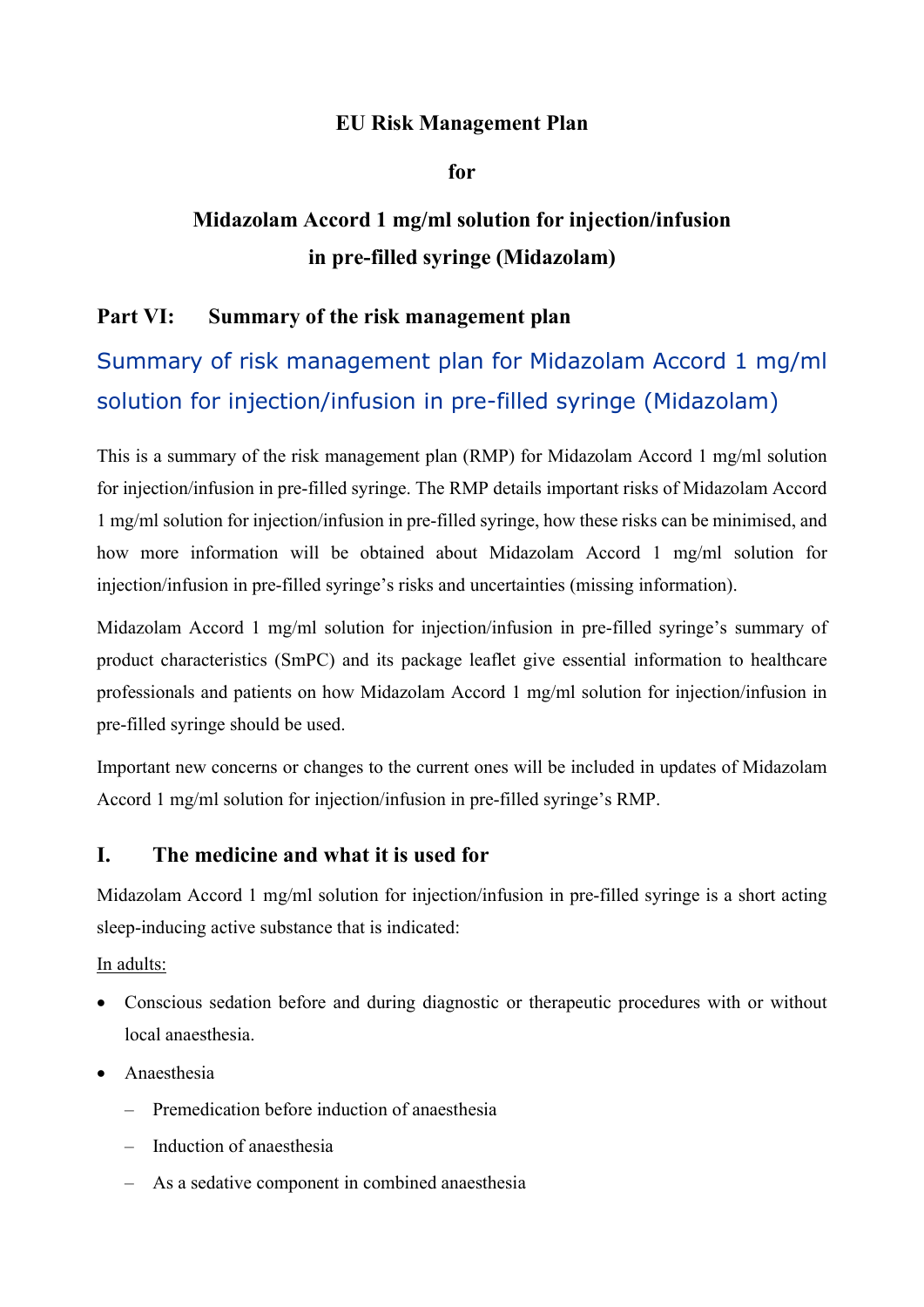Sedation in Intensive Care Units

#### In children ( $\geq$  12 years age):

- Conscious sedation before and during diagnostic or therapeutic procedures with or without local anaesthesia.
- Anaesthesia
	- Premedication before induction of anaesthesia
- Sedation in Intensive Care Units

It contains midazolam as the active substance and it is given by intravenous route.

## II. Risks associated with the medicine and activities to minimise or further characterise the risks

Important risks of Midazolam Accord 1 mg/ml solution for injection/infusion in pre-filled syringe together with measures to minimise such risks and the proposed studies for learning more about Midazolam Accord 1 mg/ml solution for injection/infusion in pre-filled syringe's risks, are outlined below.

Measures to minimise the risks identified for medicinal products can be:

- Specific information, such as warnings, precautions, and advice on correct use, in the package leaflet and SmPC addressed to patients and healthcare professionals;
- Important advice on the medicine's packaging;
- The authorised pack size the amount of medicine in a pack is chosen so to ensure that the medicine is used correctly;
- The medicine's legal status the way a medicine is supplied to the patient (e.g. with or without prescription) can help to minimise its risks.

Together, these measures constitute routine risk minimisation measures.

In addition to these measures, information about adverse reactions is collected continuously and regularly analysed, including PSUR assessment and signal management activity, so that immediate action can be taken as necessary. These measures constitute routine pharmacovigilance activities.

The data and conclusions included in this report are confidential and proprietary information of Marketing Authorization Holder.